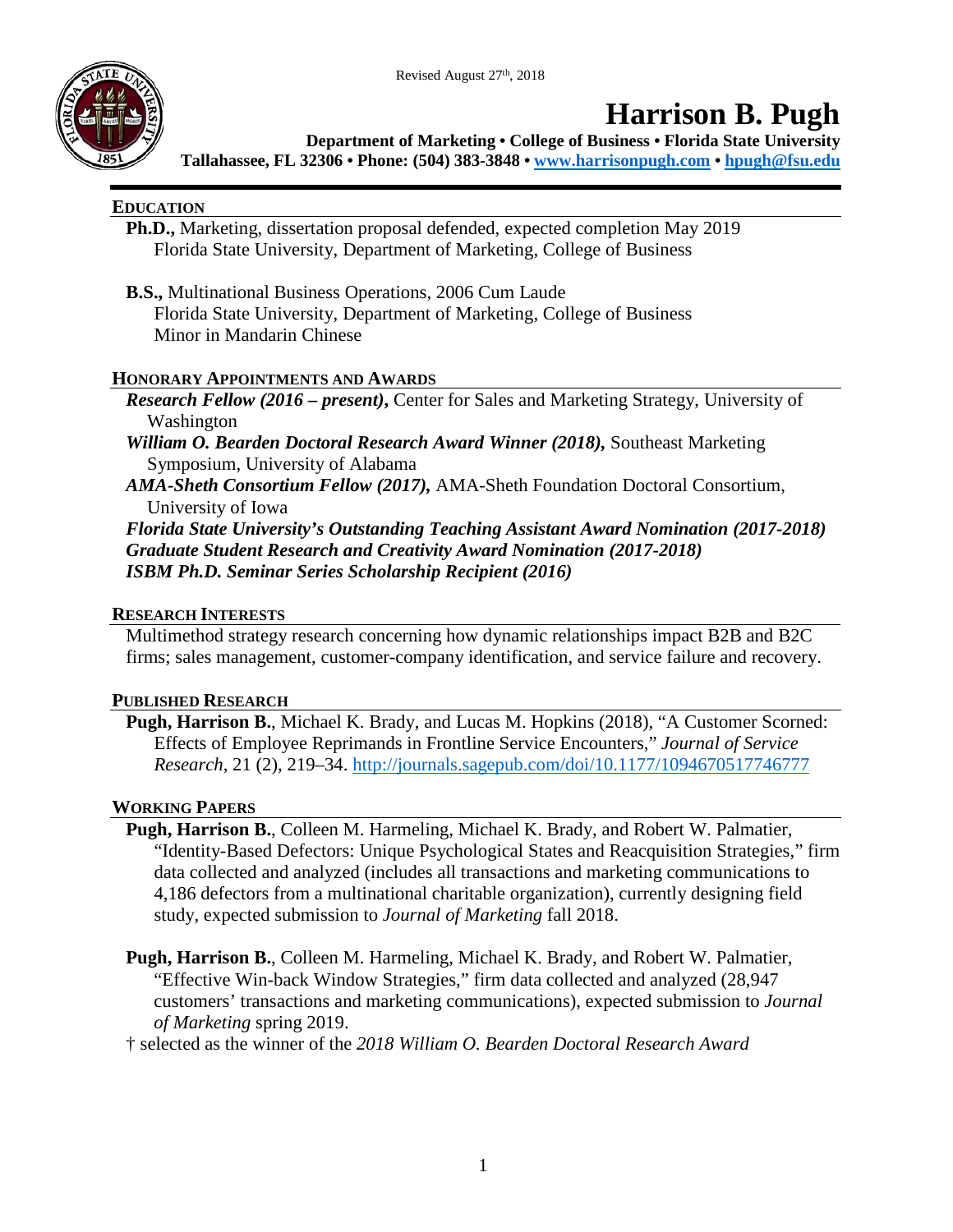#### **WORKING PAPERS (CONTINUED)**

- **Pugh, Harrison B.,** and Clay M. Voorhees, "A Tobit Method of Controlling for Selection Bias on Continuous Variables," currently planning simulations, expected submission to *Journal of the Academy of Marketing Science* spring 2019.
- Bonney, Leff, Bryan Hochstein, and **Harrison B. Pugh**, "Situational Awareness: Adaptive Strategies for Maximizing Salesforce Effectiveness," four field studies analyzed, secondary data collected, expected submission to *Journal of Marketing* fall 2019.
- Zhang, Jonathan Z., **Harrison B. Pugh**, Colleen M. Harmeling, and Robert W. Palmatier, "Managing First Impressions: The Impact of Customer Acquisition States on Long-term Relationships," firm data collected (includes all transactions and interactions between the firm and 140,000 customers over 12 years), planning to use hidden Markov model to model customer states, expected submission to *Journal of Marketing Research* fall 2019.

#### **CONFERENCE PRESENTATIONS**

- \***Pugh, Harrison B.**, Colleen M. Harmeling, Michael K. Brady, and Robert W. Palmatier, "Investigating the Win-back Window: Effective Strategies for Reactivating Lost Donors," presented at the *2018 AMA Winter Educator's Conference,* New Orleans, LA.
- Korper, Ana K., Hannes Fleischer, \***Harrison B. Pugh**, Jan Millemann, Simon Hazée, Thorsten Gruber, Treasa Kearney, Luc Vandenhoeck, Reiner Vandensteen, Jay Kandampully, and Michael K. Brady, "The Matching Place," presented at the *2017 Let's Talk About Service Research Symposium*, Antwerp, Belgium.
- \***Pugh, Harrison B.**, Michael K. Brady, and Lucas M. Hopkins, "A Customer Scorned: Effects of Employee Reprimands in Frontline Service Encounters," presented at the *2017 Southeast Marketing Symposium,* Lexington, KY.
- \***Pugh, Harrison B.**, Michael K. Brady, and Lucas M. Hopkins, "A Customer Scorned: Effects of Employee Reprimands in Frontline Service Encounters," presented at the *2016 Frontiers in Service Conference,* Bergen, Norway.

Note: asterisk (\*) denotes presenter

#### **DISSERTATION COMMITTEE**

Dr. Michael K. Brady (chair), Dr. Colleen M. Harmeling, Dr. R. Michael Holmes (university representative), Dr. Charles F. Hofacker, Dr. Robert W. Palmatier

#### **SERVICE**

*Ad Hoc Reviewer Journal of Service Research* (2017) *Journal of Marketing Management* (2017)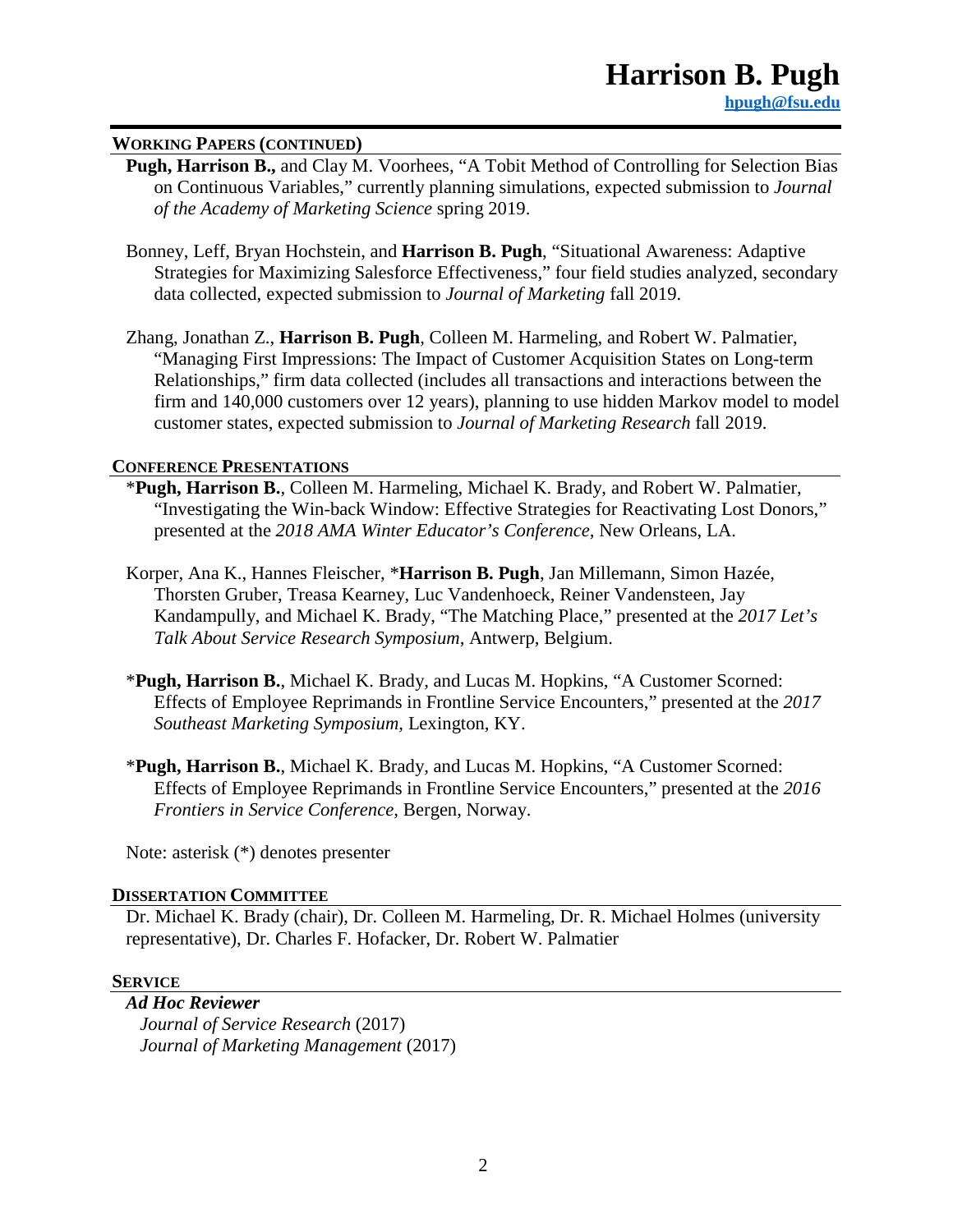## **SERVICE (CONTINUED)**

## *Conference-Related Reviewer*

2017 *AMS Annual Conference*

2016 *AMA Marketing Educators' Conference,* Services and Retail Marketing Track.

## *Session Chair*

2016 *Frontiers in Service Conference*, Bergen, Norway

2015 *Southeast Marketing Symposium,* Tallahassee, FL.

## *Committee Member*

2015 Dean of the College of Business Search Committee – Search Committee Member 2015 Graduate Policy Committee – Review Subcommittee Student Representative

## **ACADEMIC AND PROFESSIONAL ASSOCIATIONS**

Let's Talk About Service (LTAS) 2017 Conference Invitee Center for Service Leadership 2017 Annual Meeting Invitee, Arizona State University Institute for the Study of Business Markets (ISBM) Ph.D. Seminar Series and Camp (2016) American Marketing Association (Service SIG) Beta Gamma Sigma Honor Society

## **TEACHING – FLORIDA STATE UNIVERSITY**

### *Course Instructor*

Basic Marketing Concepts (summer 2015); 4.69 instructor rating, 5-point scale Market Research (summer 2018); 4.76 instructor rating, 5-point scale

*Course Manager*; Basic Marketing Concepts; (2016-present, 750-925 students/semester) *Guest Lecturer*;

Consumer Behavior (summer 2017)

Professional Selling (spring 2017, fall 2017)

Advanced Selling (spring 2017)

Basic Marketing Concepts (fall 2015)

## *Teaching Assistant;*

Basic Marketing Concepts Online Course; Dr. Michael Brady (fall 2014-present, 750-925 students/semester) On-campus Course Dr. Michael Brady (fall 2014, approximately 300 students) Dr. Lucas Hopkins (spring 2015, approximately 300 students) Marketing Strategy in the Global Environment Dr. Leff Bonney (summer 2017)

## **INDUSTRY EMPLOYMENT HISTORY**

More than 15 years of sales and frontline service management experience in hospitality and technology industries.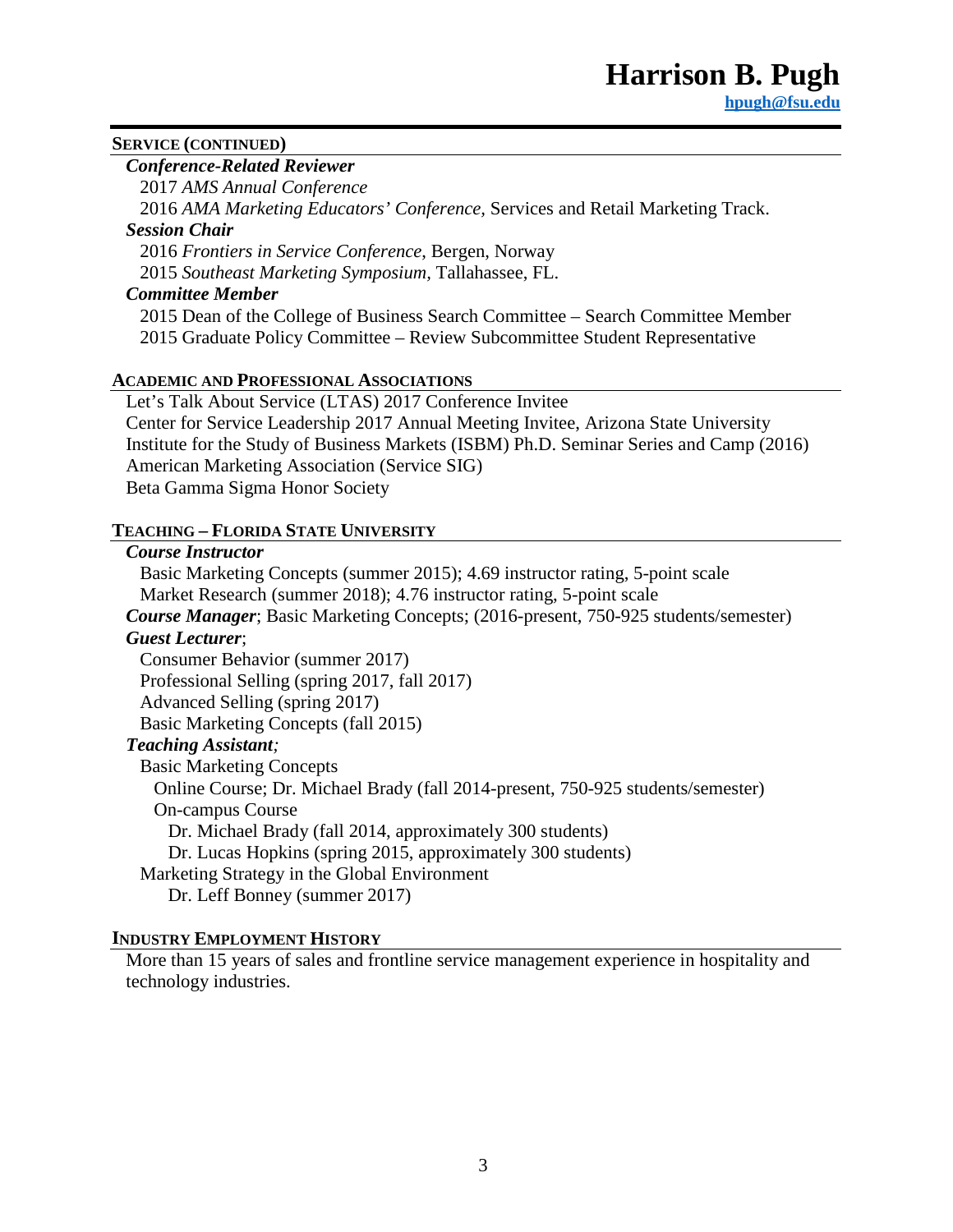# **Harrison B. Pugh**

#### **SELECTED ABSTRACTS**

**Pugh, Harrison B.**, Colleen M. Harmeling, Michael K. Brady, and Robert W. Palmatier, "Identity-Based Defectors: Unique Psychological States and Reacquisition Strategies," firm data collected and analyzed (includes all transactions and marketing communications to 4,186 defectors from a multinational charitable organization), currently designing field study, expected submission to *Journal of Marketing* fall 2018.

*Firms often engage with defected customers in hopes of reacquisition. This research proposes that the reason a customer defects, whether lackluster performance by the company (a performance-based defection) or a deviation between the identity of the customer and the perceived identity of the company (an identity-based defection), leaves defectors in different psychological states. In turn, these two types of defectors respond differently to communications sent during the win-back window, the critical period after customer defection in which firms must work to reengage the defected customer. Therefore, a customer's reason for defection determines the most effective means to reacquire these customers, yet most firms do not differentiate between identity- and performance-based defectors. In a two-study, multimethod design based on a social identity theory framework, this research examines how different communications delivered in the win-back window affect reacquisition of identity- versus performance-based defectors. In Study 1, experimental data empirically differentiate between the psychological effects of identity- and performancebased defections. Building on Study 1, Study 2 analyzes twelve years of firm-provided, longitudinal data on 4,186 defected customers' marketing communications and payments (accounting for \$11.5 million in revenue) to suggest that reaffirmation communications (i.e., those focusing on the breadth of relationship benefits) are more likely to recover identitybased defectors whereas reacquisition communications (focusing on what the firm needs from the customer) are more likely to reacquire performance-based defectors.*

- **Pugh, Harrison B.**, Colleen M. Harmeling, Michael K. Brady, and Robert W. Palmatier, "Effective Win-back Window Strategies," firm data collected and analyzed (28,947 customers' transactions and marketing communications), expected submission to *Journal of Marketing* spring 2019.
- † selected as the winner of the *2018 William O. Bearden Doctoral Research Award In a three-study, multimethod design, this research examines how different marketing strategies in the win-back window affect reacquisition based on customers' mode of defection, either active (where customers explicitly make the decision to cancel future services or close their account) or passive (where customers defect due to instances of credit card decline or expiration, or not making a scheduled payment). Of 28,947 defected customers of a large organization, we find that 60% left passively, without indicating to the firm their intent to do so. In Study 1, analyses of five years of firm-provided, longitudinal data on defected customers' payments and marketing communications suggest that targeted win-back strategies are more likely to recover active defectors, whereas cross-selling strategies and loyalty initiatives are more likely to recover passive defectors. Model-free evidence suggests that applying the most effective reacquisition strategy could yield an additional \$21 million per year to the focal firm.*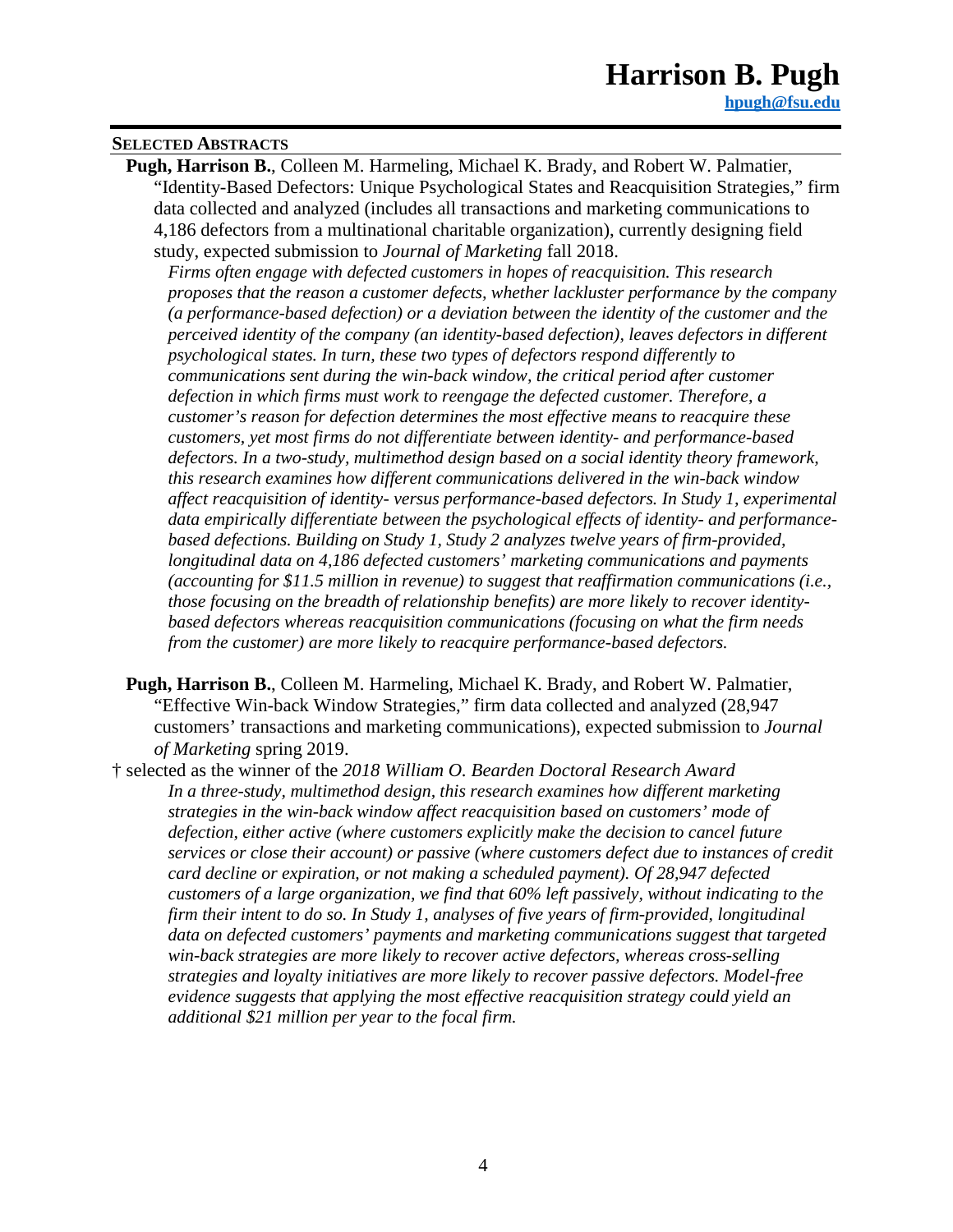#### **SELECTED ABSTRACTS (CONTINUED)**

**Pugh, Harrison B.,** and Clay M. Voorhees, "A Tobit Method of Controlling for Selection Bias on Continuous Variables," currently planning simulations, expected submission to *Journal of the Academy of Marketing Science* spring 2019.

*Heckman's (1979) two-stage correction for selection on binary variables is often used to correct for selection bias. However, this method is less than ideal for use on continuous variables. There are several potential problems with using this approach with continuous variables, the researchers' justification for chosen cut-off points and discarding information in the possible confounder. This research proposes using a two-step Tobit selection bias correction for selection on continuous variables.* 

Bonney, Leff, Bryan Hochstein, and **Harrison B. Pugh**, "Situational Awareness: Adaptive Strategies for Maximizing Salesforce Effectiveness," four field studies analyzed, secondary data collected, expected submission to *Journal of Marketing* fall 2019.

*This research supports the idea that situational awareness during a sales call has effects over and above other attributes of consultative salespeople. Four field studies with a partner firm have shown situational awareness, or the ability to sense and adapt to changing situations during the call, can have effects greater than preemptively matching salespeople's strengths to what is expected to be needed in the sales call. Secondary data concerning both salespeople and target firms has been collected for future use in identifying moderators of this effect.*